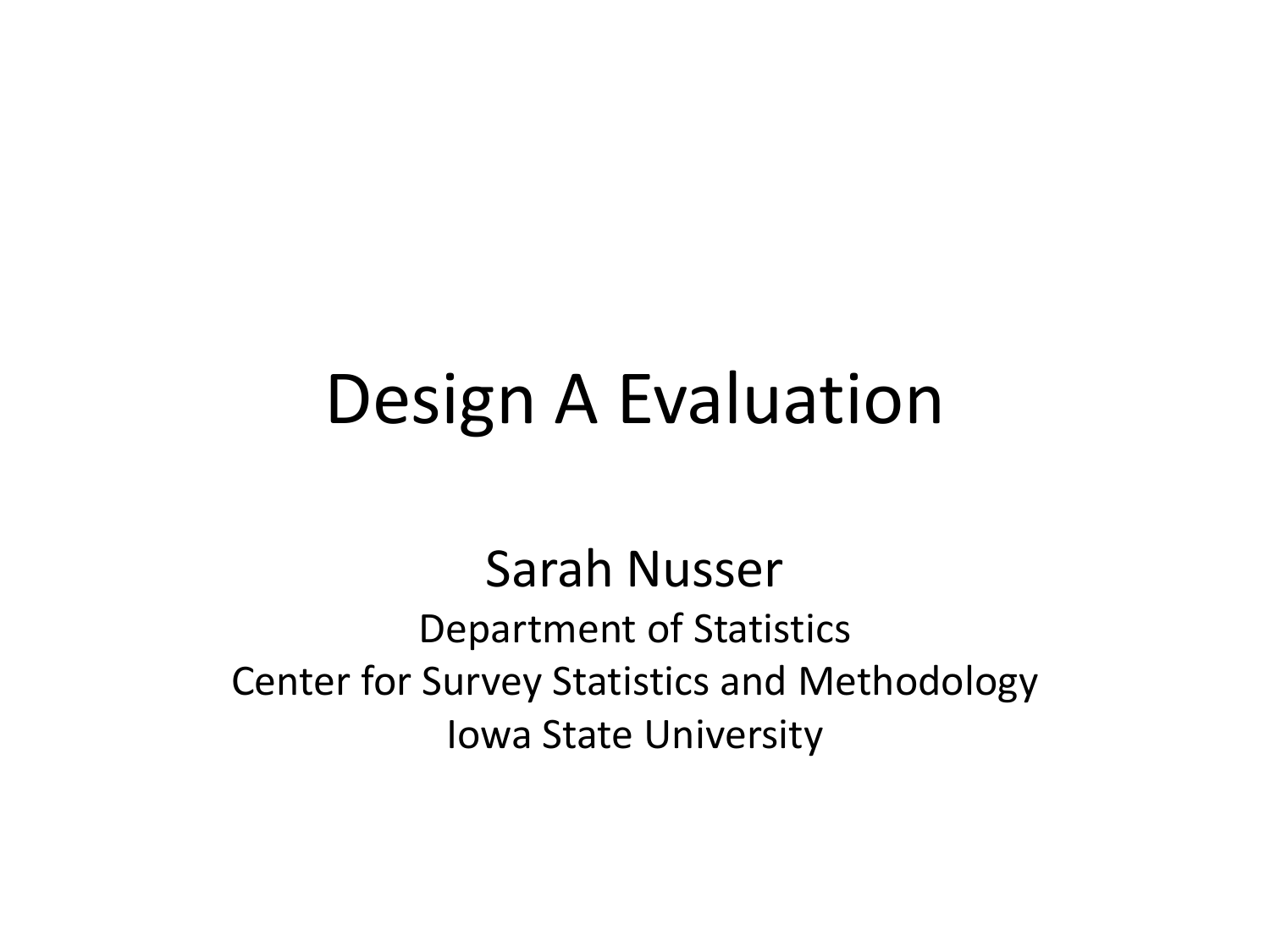## Questions

- What are the design's strengths and weaknesses?
- Which users is this design optimal for?
- What will the output of data collection look like?
- What statistical procedures will need to be applied?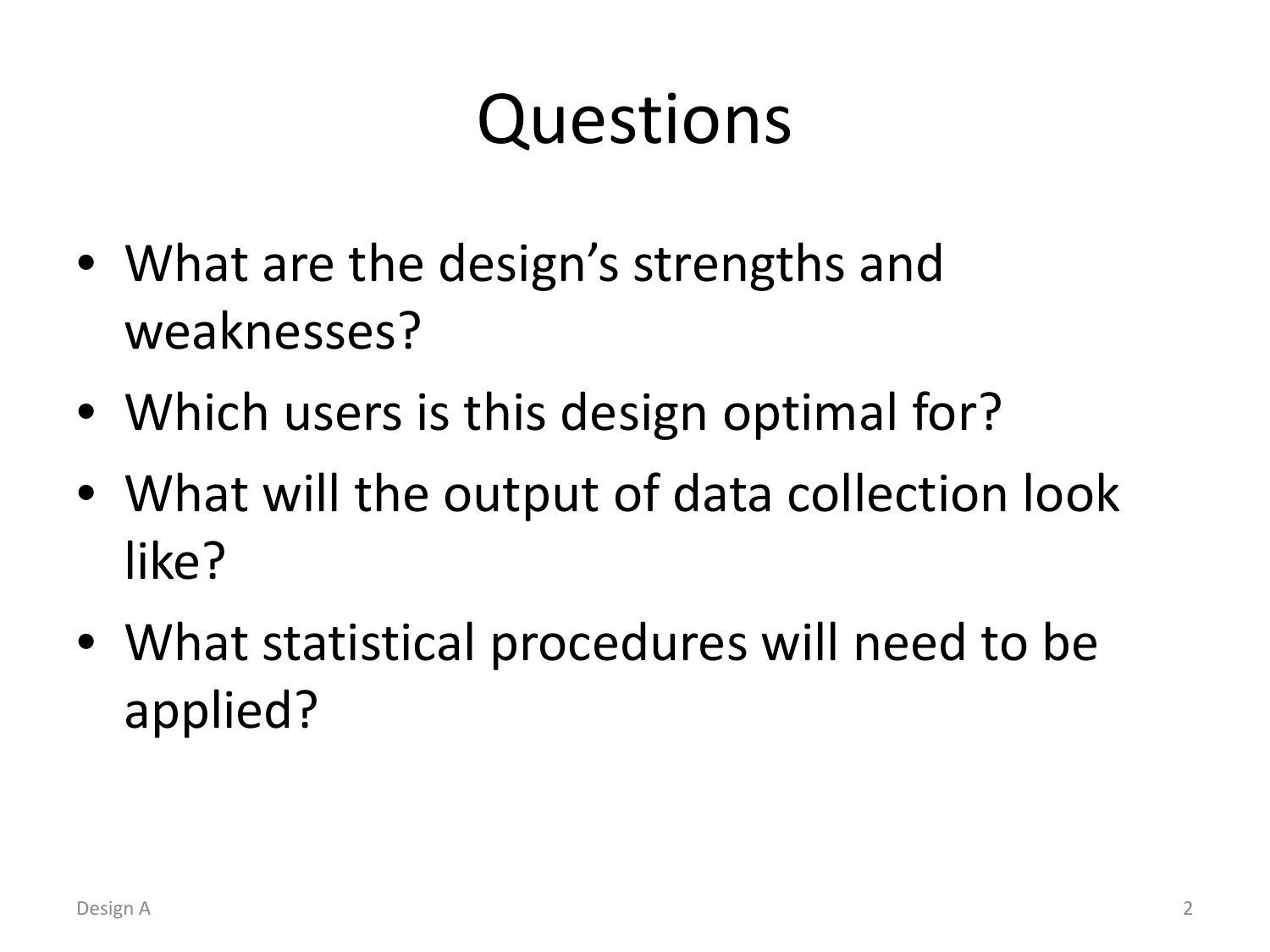## Users for Design

- Target users: CPI
- Federal and state programs that use information at the level of the CPI or in aggregation
- Economic research, but not in the ideal form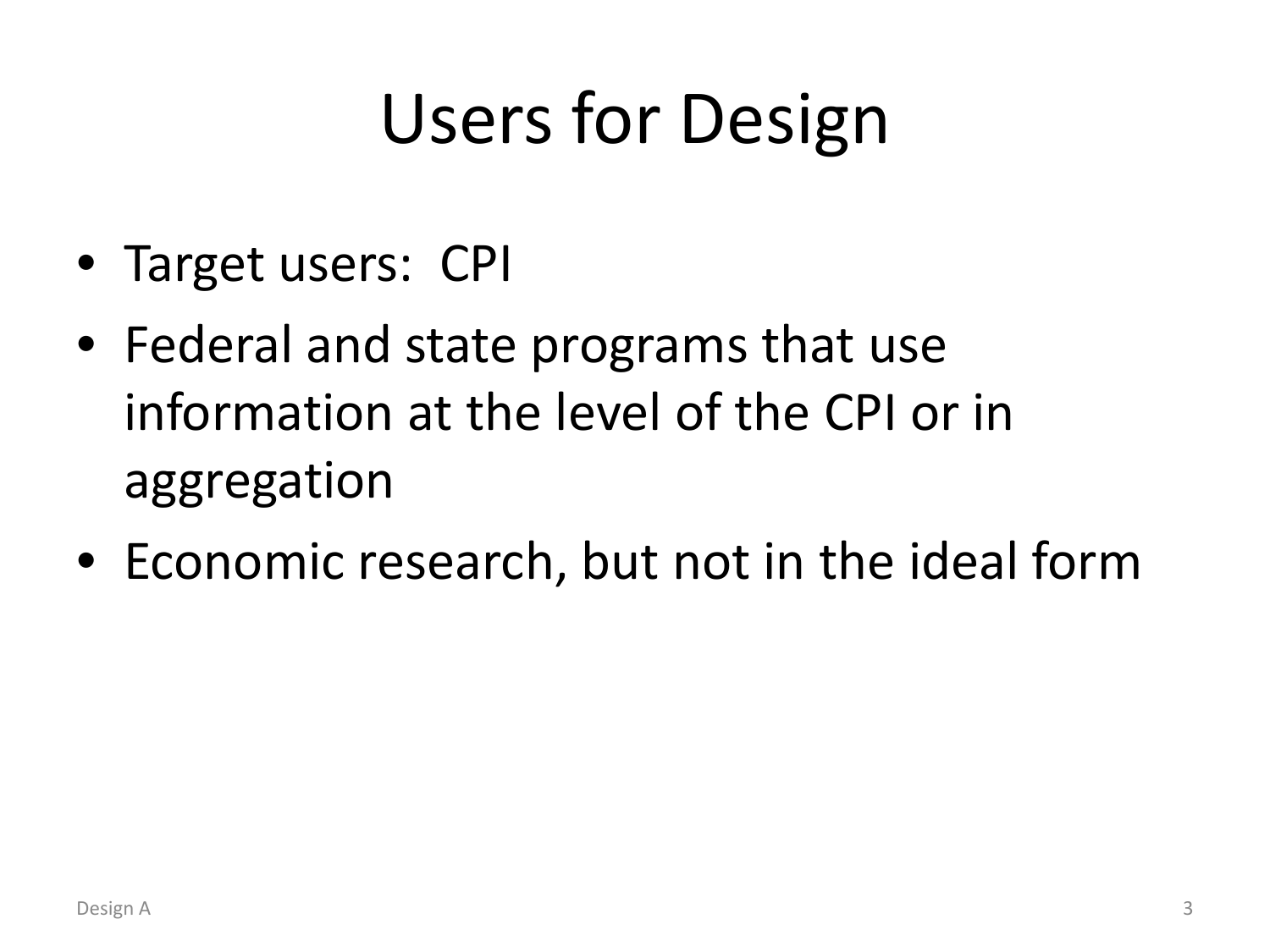# Strengths / priorities unique to A

- Accurate reporting of concurrent expenses using records to the extent possible
	- Relatively short, but intensive collection to minimize respondent fatigue
	- Focus on relatively easy modes of recording items in natural units and in real time to minimize recall bias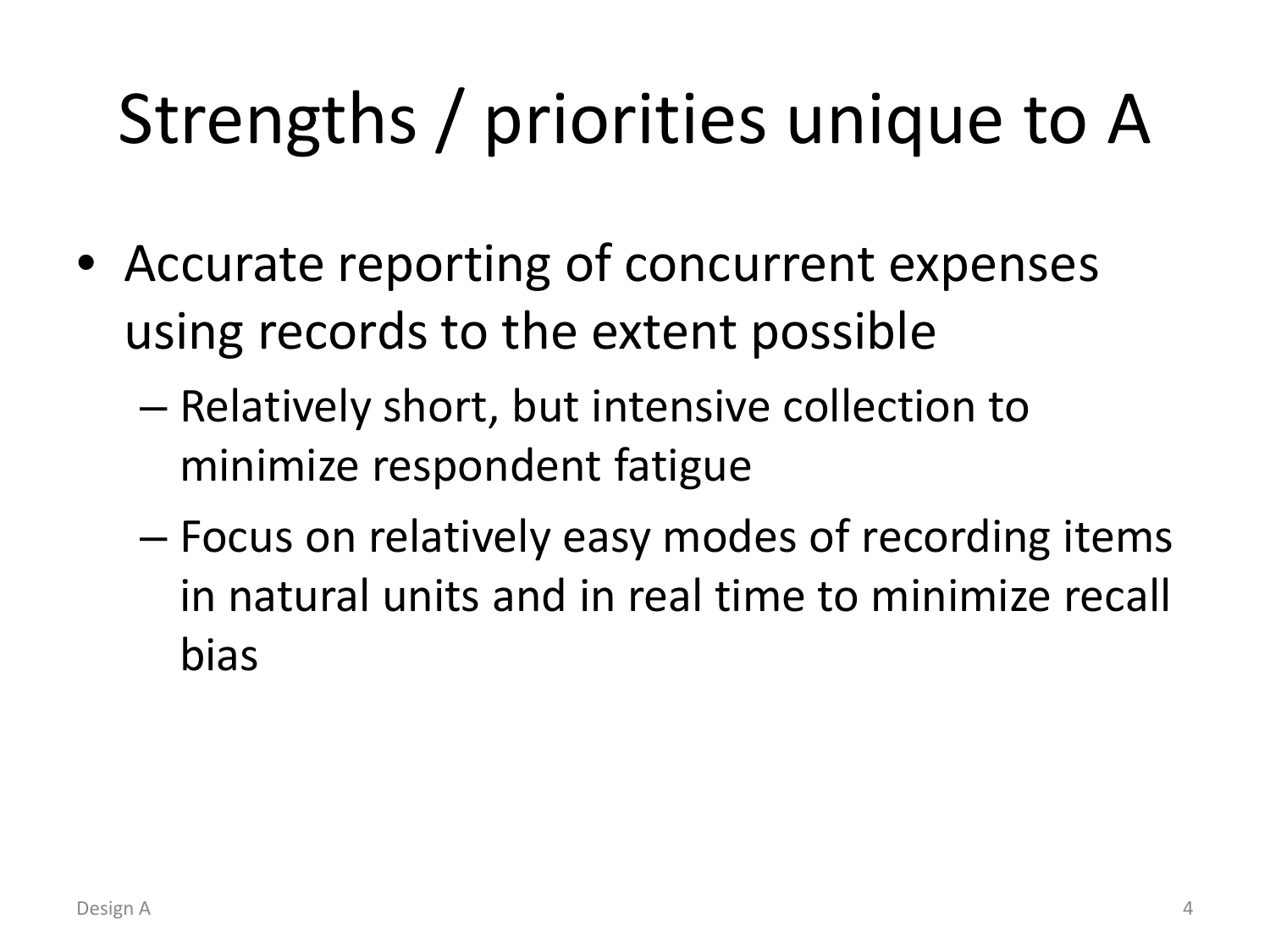# Strengths / priorities unique to A

- Keep sample design and data collection simple
	- Focus on reducing measurement error and increasing response rates
	- Keep costs low
	- Simplify logistical operations of a new survey
	- Simplify post-data collection statistical processing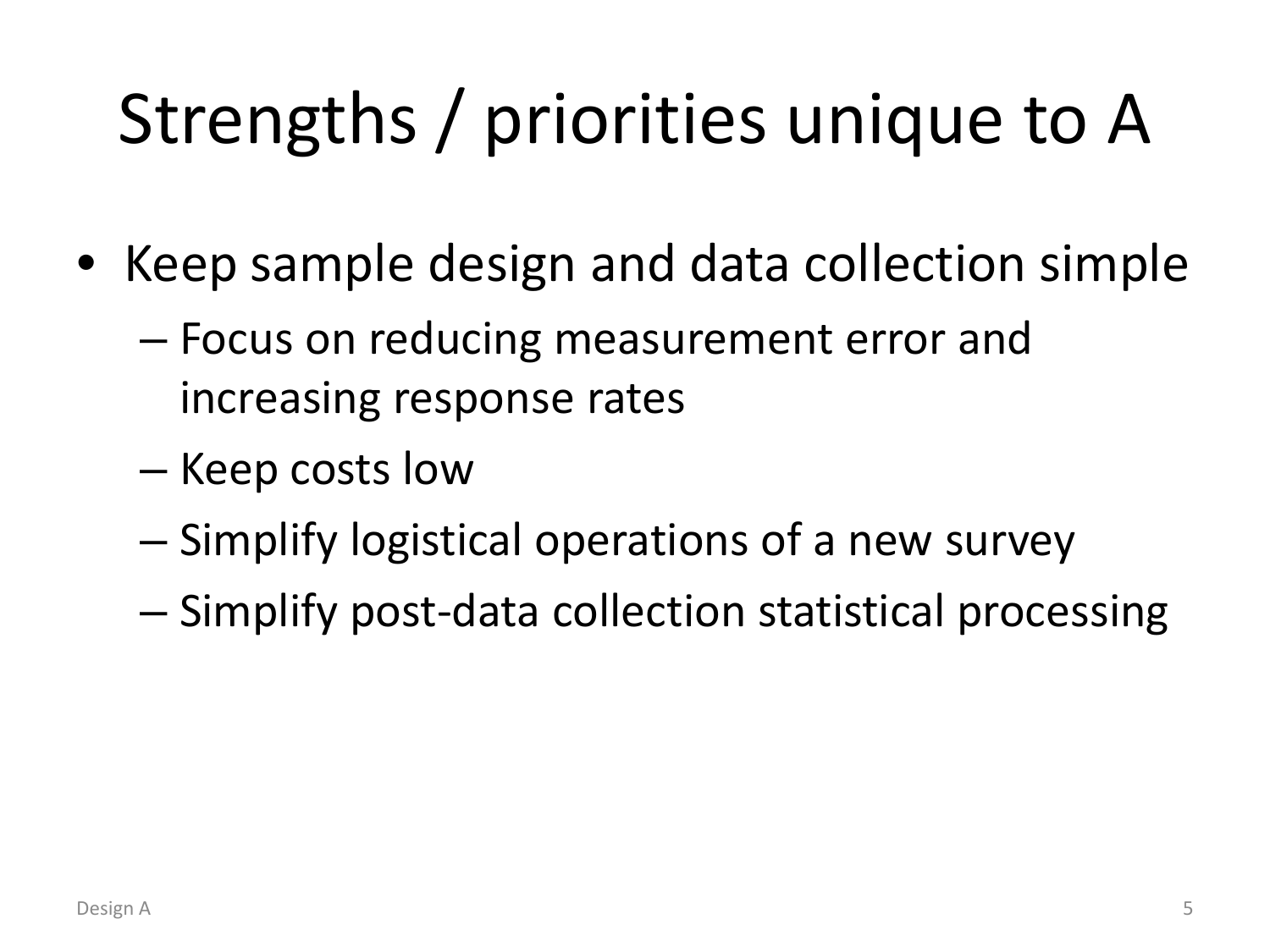# Questions

- Is 2 weeks too long for accurate reporting for all household members?
	- When does respondent fatigue start affecting quality?
	- What is the statistical gain of the  $2^{nd}$  week in a single reporting period?
	- Some models to consider: Dietary intake surveys, maybe some media surveys that require recording prospectively (radio listening survey)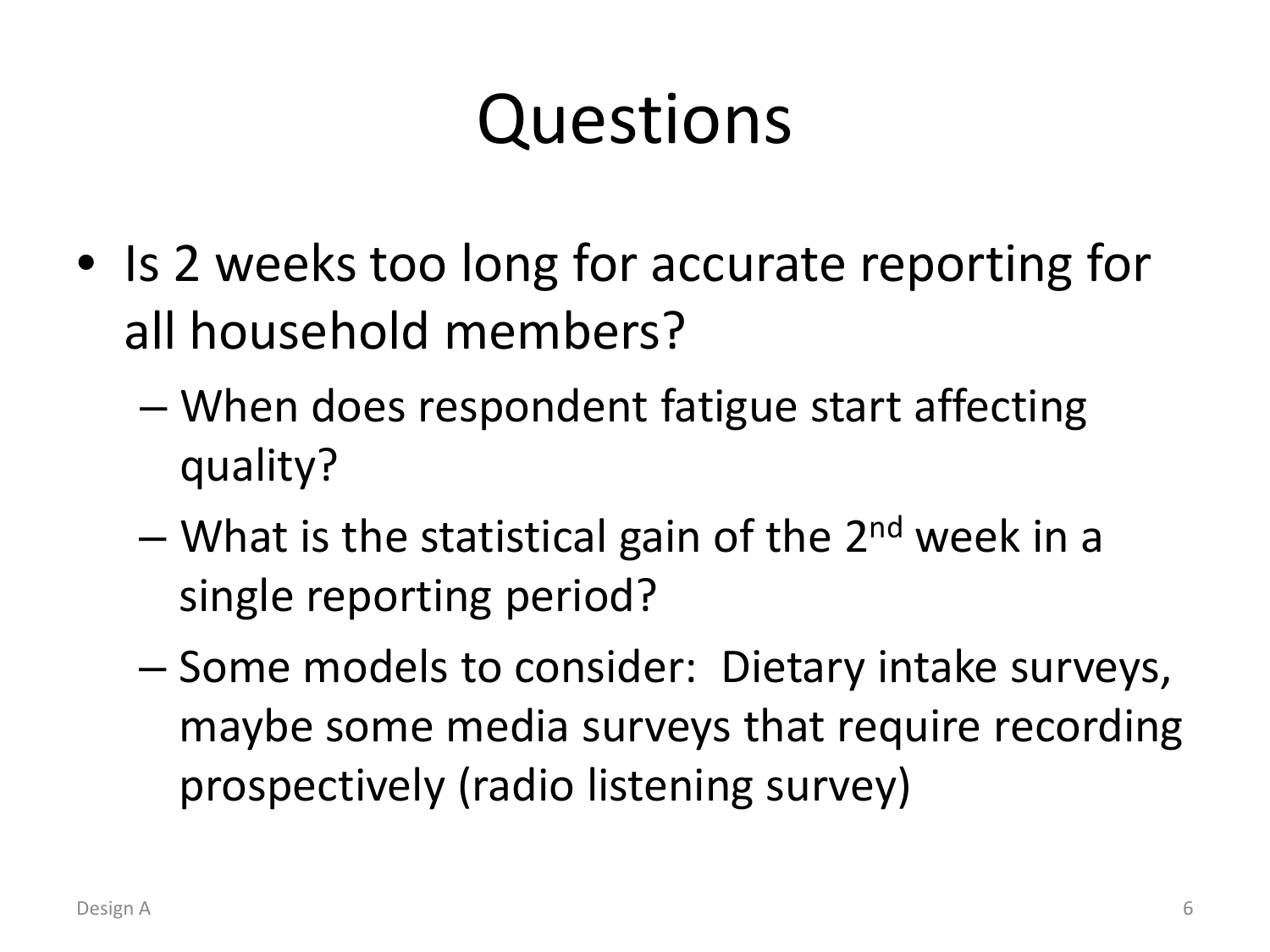# Questions

- What does "recall" mean for the larger or recurring items?
	- Many of these items often have records associated with them
	- Develop methods to encourage record use here
- Is there sufficient sample size for special CPI calculations?
	- Survey has tons of data for modeling
- Small area estimation might mitigate the need for  $\sigma_{\text{Design A}}$  direct estimates in smaller domains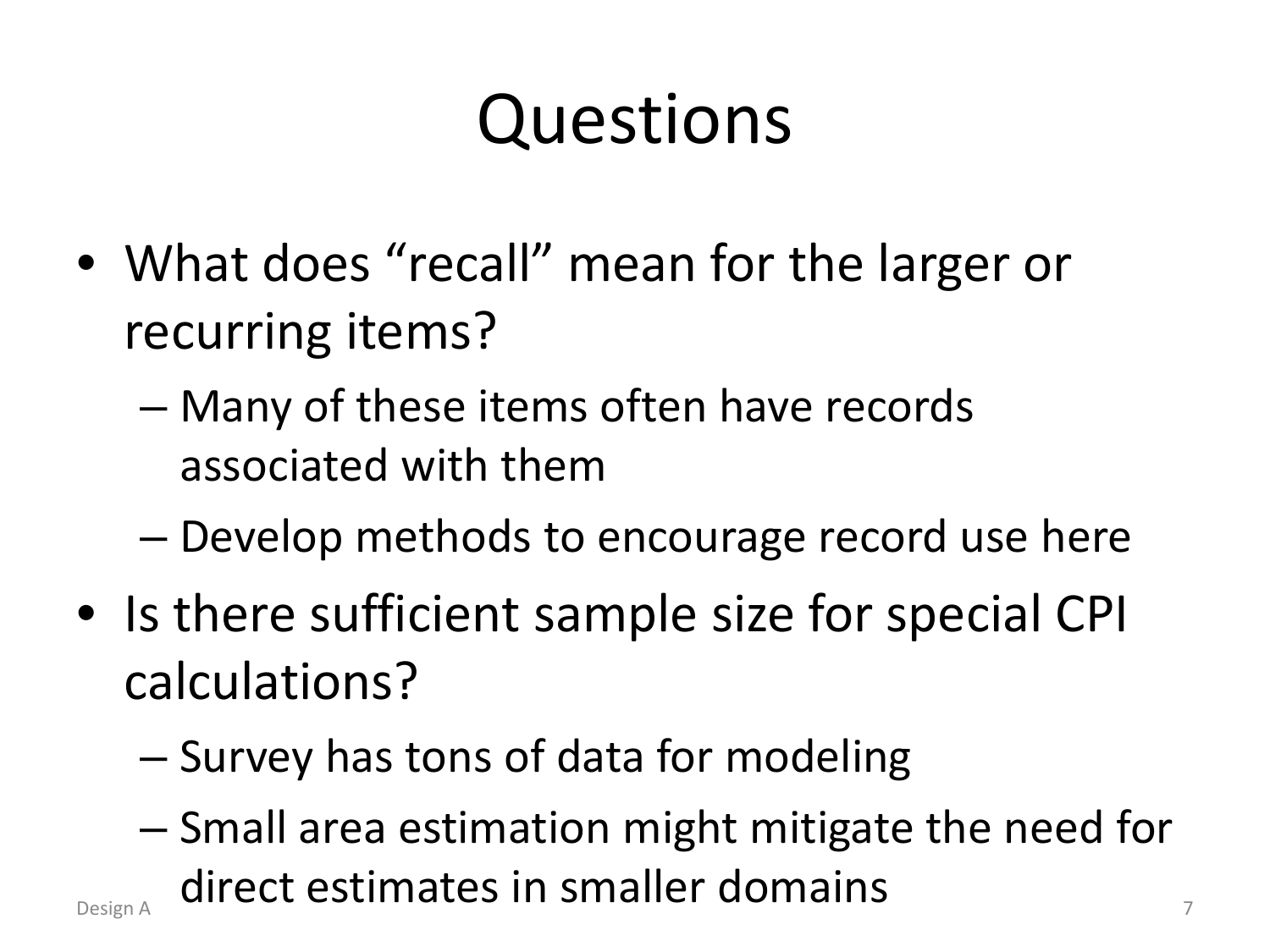## Structural constraints

- Does not provide a direct and complete picture of household spending and income over the time periods of interest to economic researchers
	- With CPI as a goal, effort is devoted to expense detail, compromising time span of data collection
	- Statistical modeling can be used to bridge this gap
	- Survey has lots of data to support longitudinal modeling of aggregate categories of interest to researchers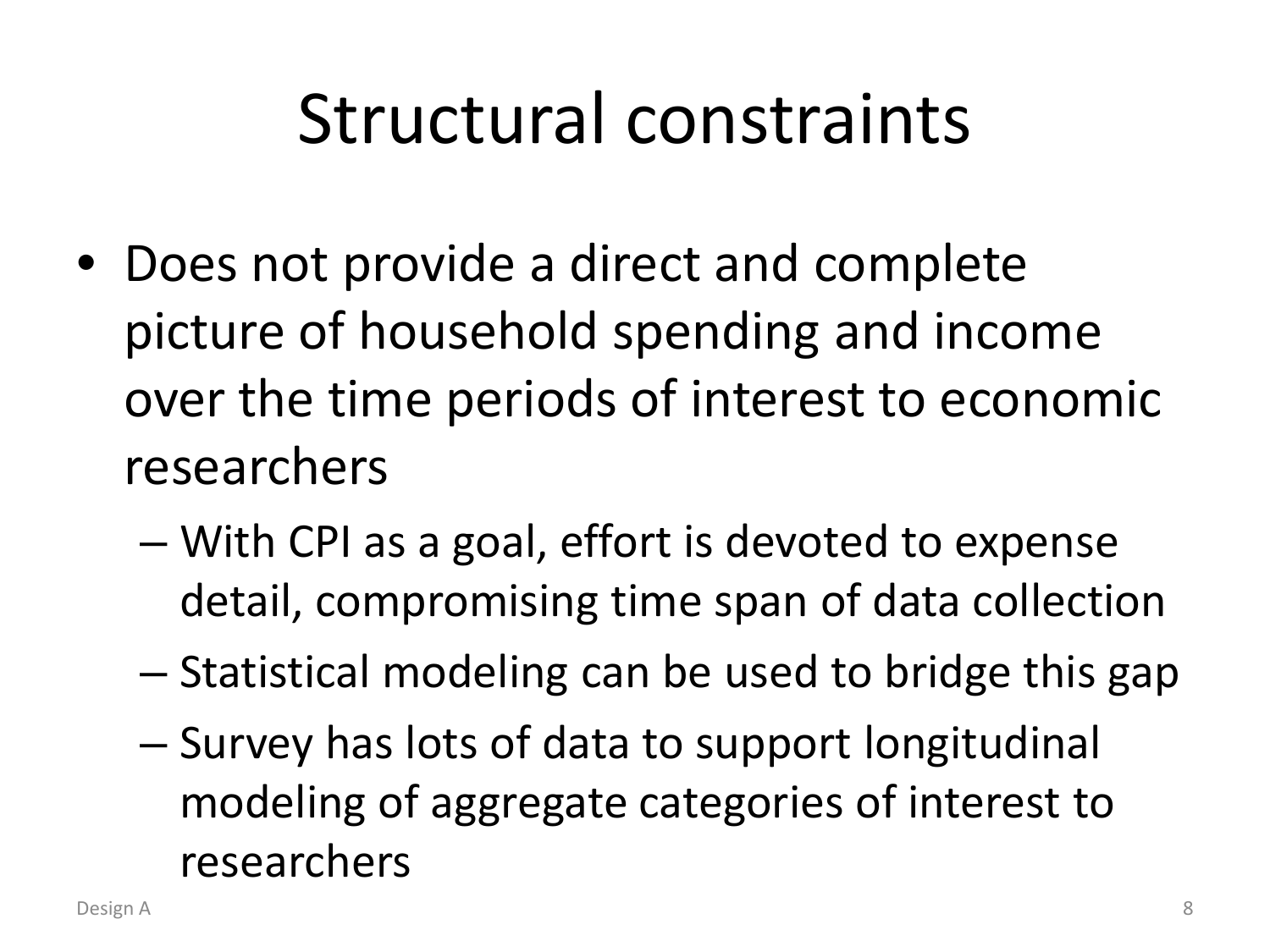## Data for 2-wk data collection event

- Household or person-level
	- Demographics, life events (person)
	- Income, assets, labor force participation (person)
	- Recurring expenses (household, maybe person)
	- Larger purchases (household, maybe person)
- Expenditure-level by person – Individual purchases for items by person
- All expense and income data are in natural units for accurate reporting amounts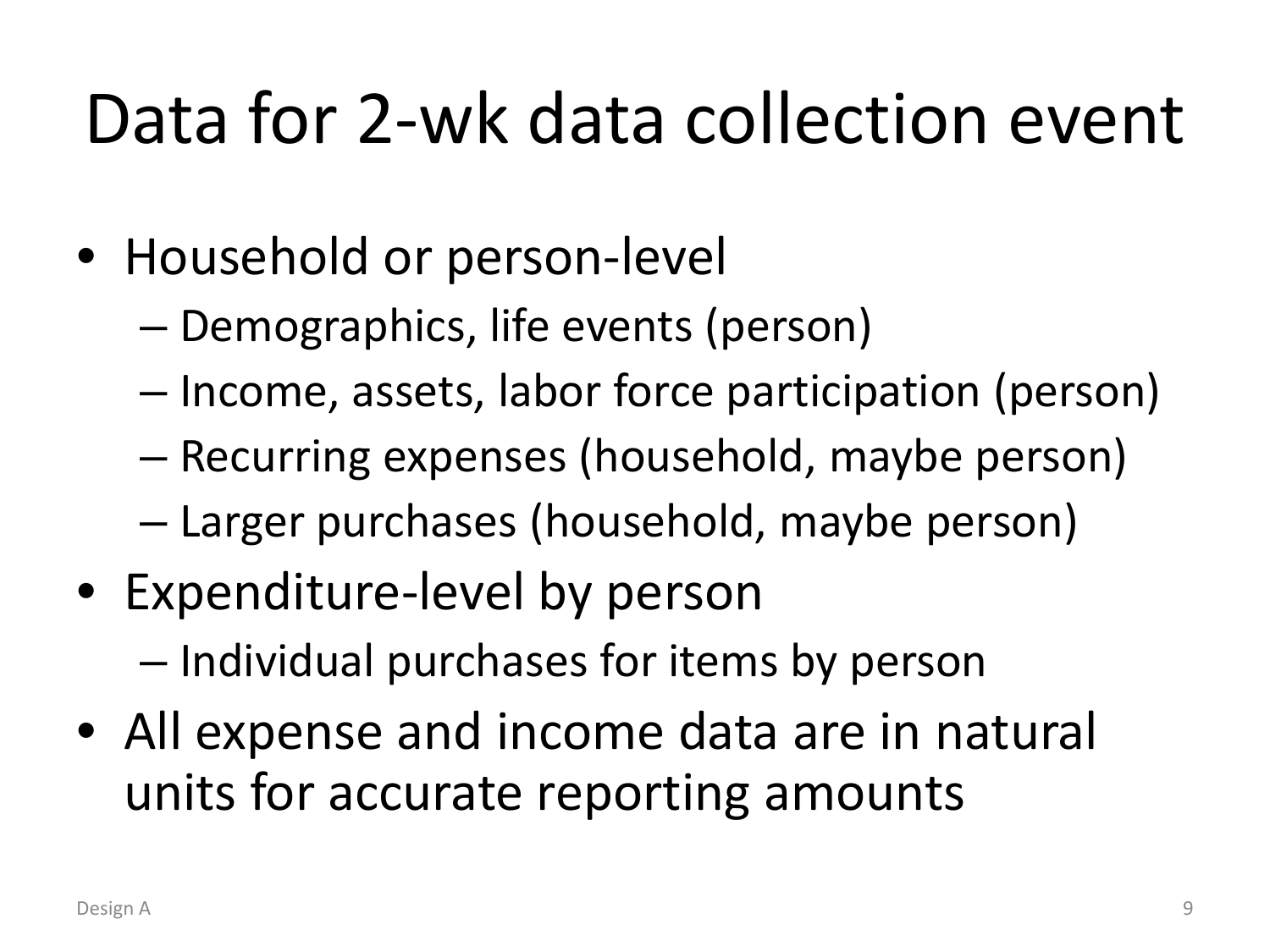#### Data structure over time

| Qtr            | Jan         | Feb         | Mar   | Apr         | <b>May</b>  | Jun         | Jul         | <b>Aug</b> | $\begin{array}{ccc} \bullet & \bullet & \bullet & \bullet \end{array}$ |
|----------------|-------------|-------------|-------|-------------|-------------|-------------|-------------|------------|------------------------------------------------------------------------|
| $\mathbf{1}$   | 2 wks 2 wks |             |       |             |             |             |             |            |                                                                        |
| $\mathbf{1}$   |             | 2 wks 2 wks |       |             |             |             |             |            |                                                                        |
| $\mathbf{1}$   |             |             | 2 wks | 2 wks       |             |             |             |            |                                                                        |
| $\overline{2}$ |             |             |       | 2 wks 2 wks |             |             |             |            |                                                                        |
| $\overline{2}$ |             |             |       |             | 2 wks 2 wks |             |             |            |                                                                        |
| $\overline{2}$ |             |             |       |             |             | 2 wks 2 wks |             |            |                                                                        |
| 3              |             |             |       |             |             |             | 2 wks 2 wks |            |                                                                        |
| $\cdots$       |             |             |       |             |             |             |             |            | $\cdots$                                                               |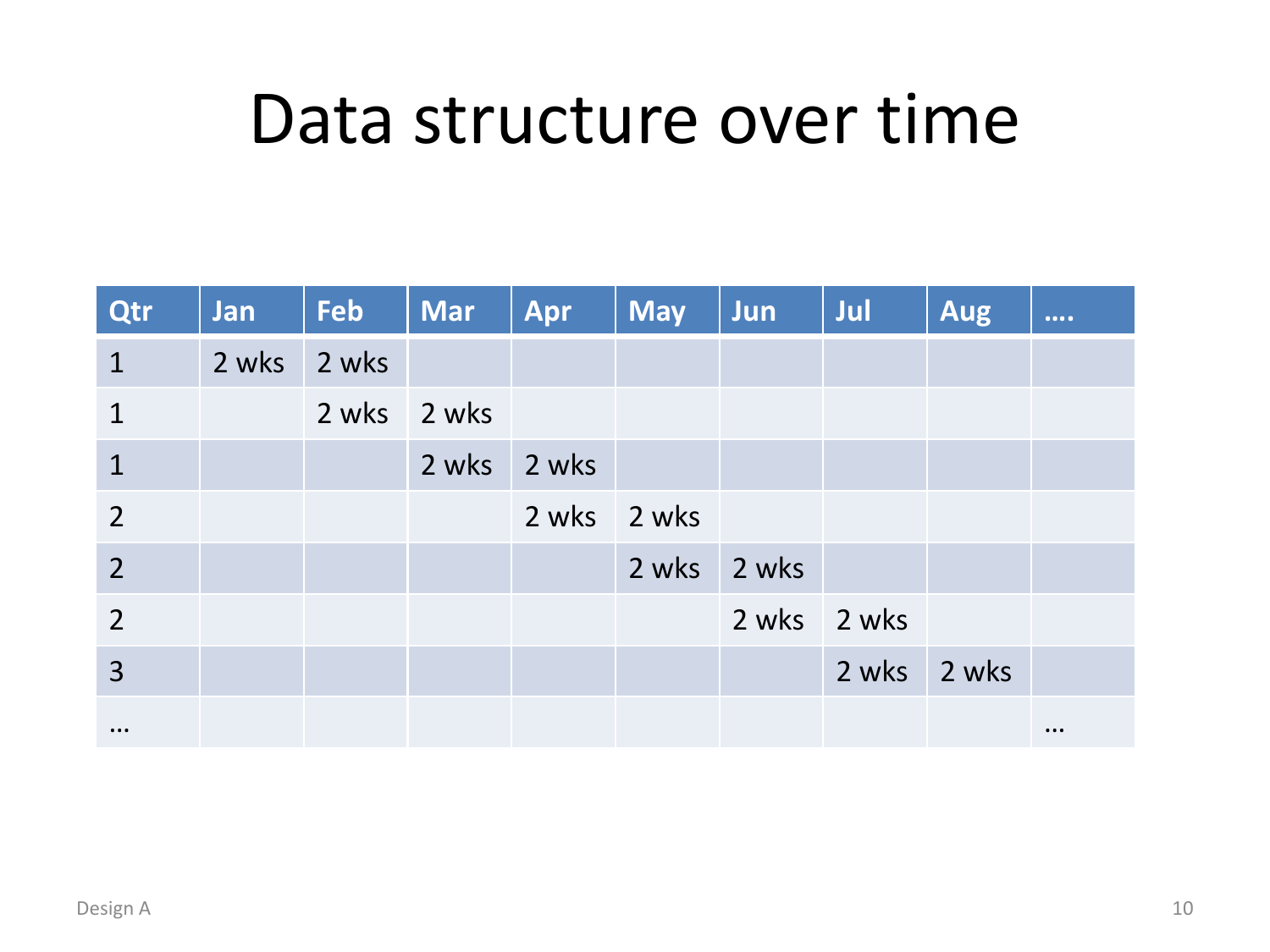# Minimum statistical processing

- Translate the entered data into units that are comparable across individuals and households
	- Could be done by survey instrument
	- Could offer this as a check to respondents
- Diagnostics, editing for microdata
- Sample and nonresponse weighting, variance estimation variables
- Calculate CPI budget shares
	- Need a model to estimate quarter, annual params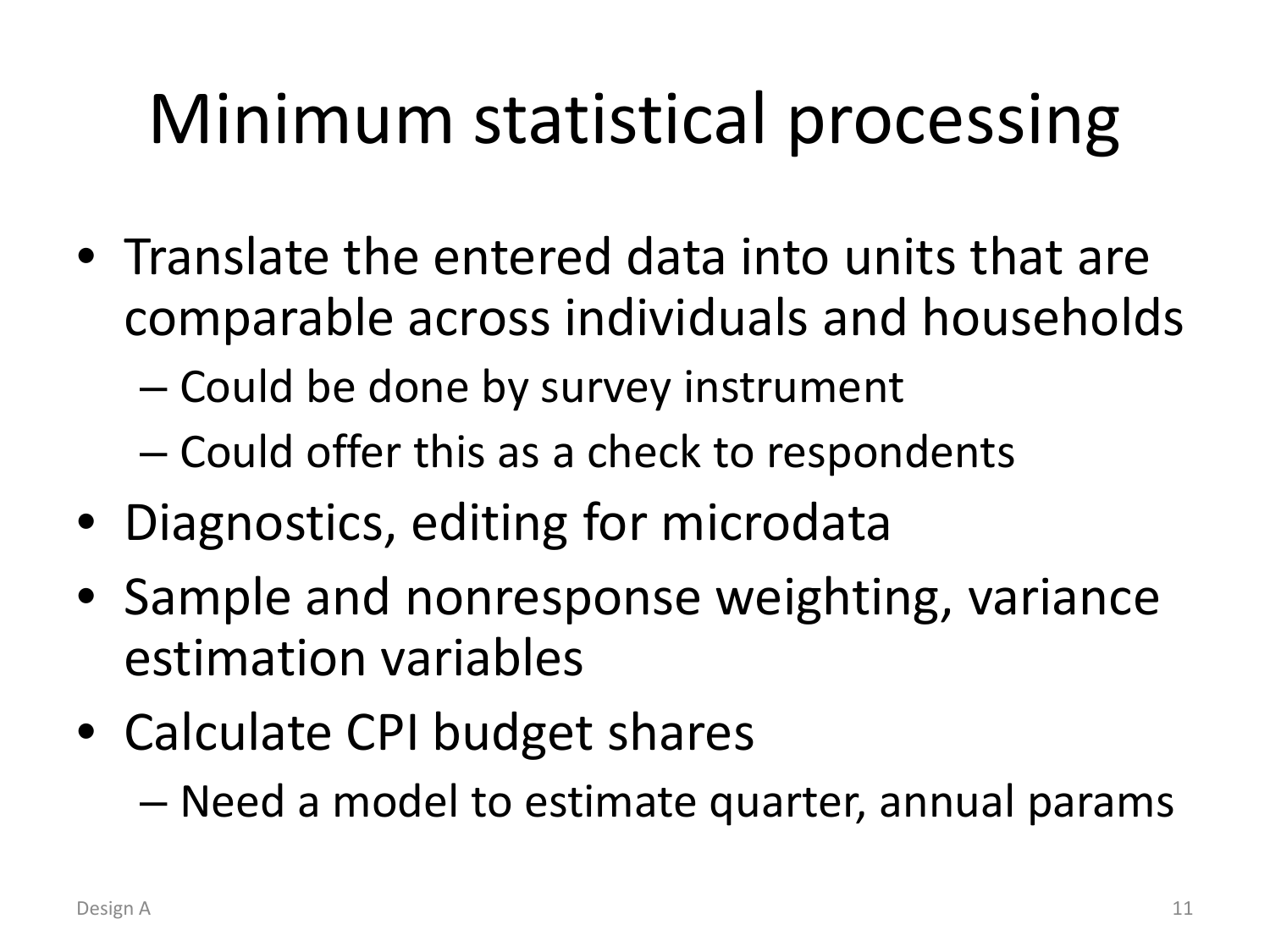## Some additional opportunities

- More detailed nonresponse adjustment
- Small area estimation for specific CPI domains
- Measurement error modeling
	- $-$  Strong interest in seasonality  $\rightarrow$  repeated observations
	- Evaluate quality of information (possibly for comparison within an experimental setting)
	- Potential bridge for uses beyond the CPI and state/federal programs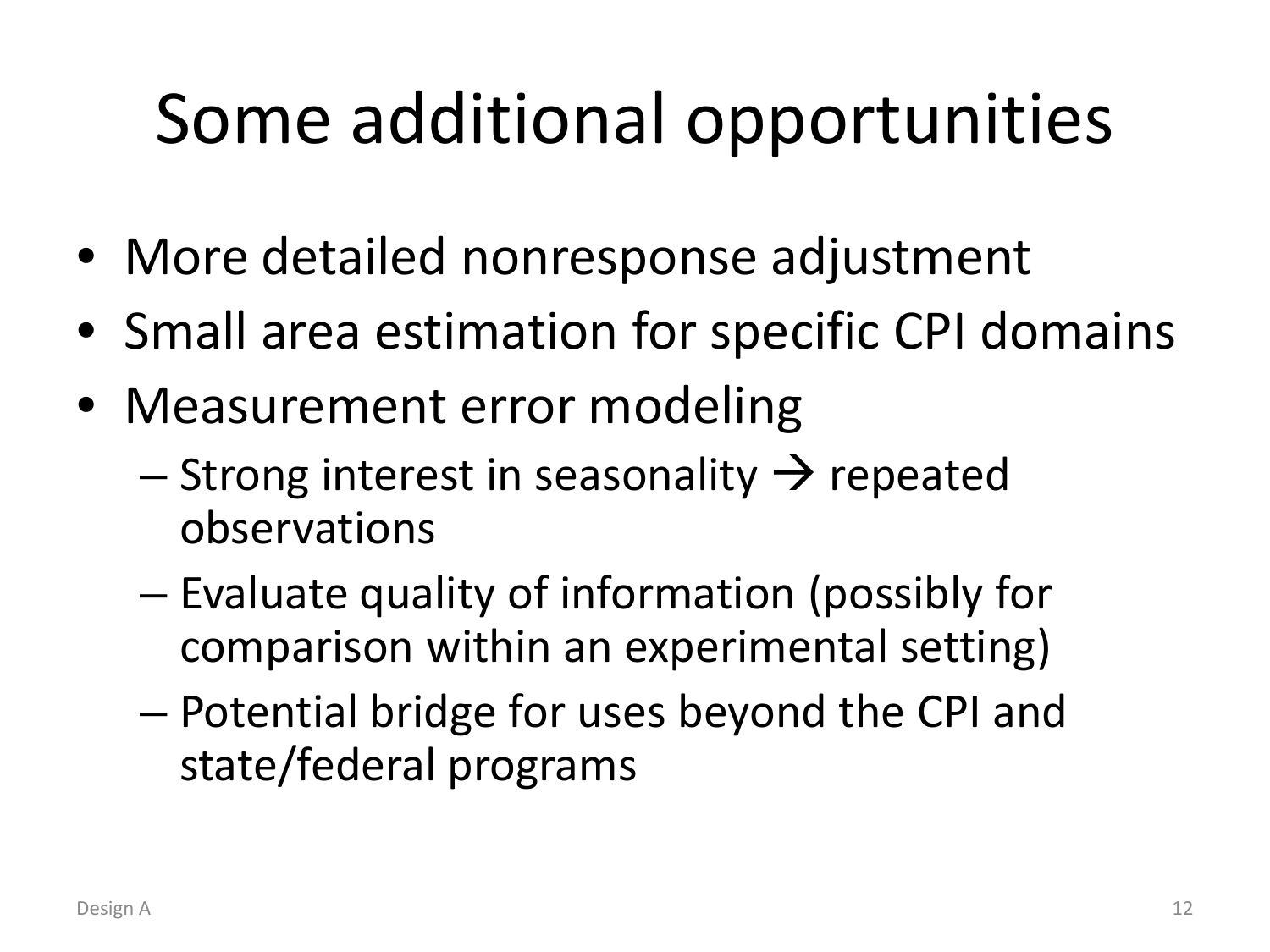# Example: dietary intake surveys

- Focus is on parameters from the "usual intake" distribution across individuals
	- Distn of indiv means: annual mean daily consumption of a dietary component for an indiv
- Food frequency: estimate of typical daily intake as a direct measure of usual intake
	- Shown to have considerable measurement error
- 24-hr dietary intake record or recall: more accurate information on a short period of time
	- Better quality, wrong concept
	- Can be related to usual intake via a model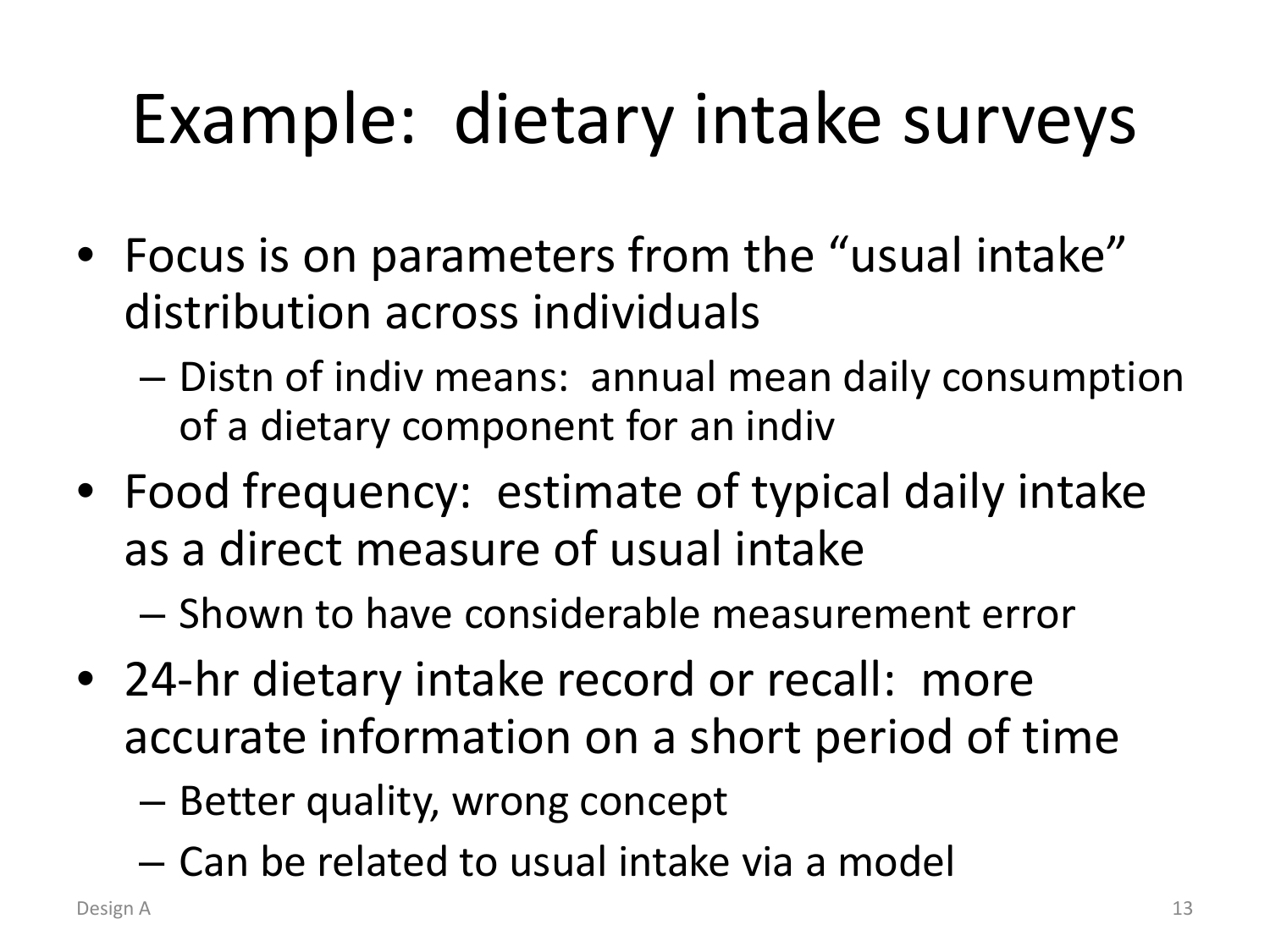## Example: dietary intake surveys

24hr recall = usual intake + error  $D_{ii} = U_i + e_{ii}$ 

- $D_{ii}$  24 hr recall for indiv i on day j (NHANES: 2 days)  $U_i$  usual intake for indiv i (indiv mean over days)  $e_{ii}$  error in 24hr recall as an est of usual intake
- Interest is in parameters for distn of usual intake  $\rightarrow$  estimate this distribution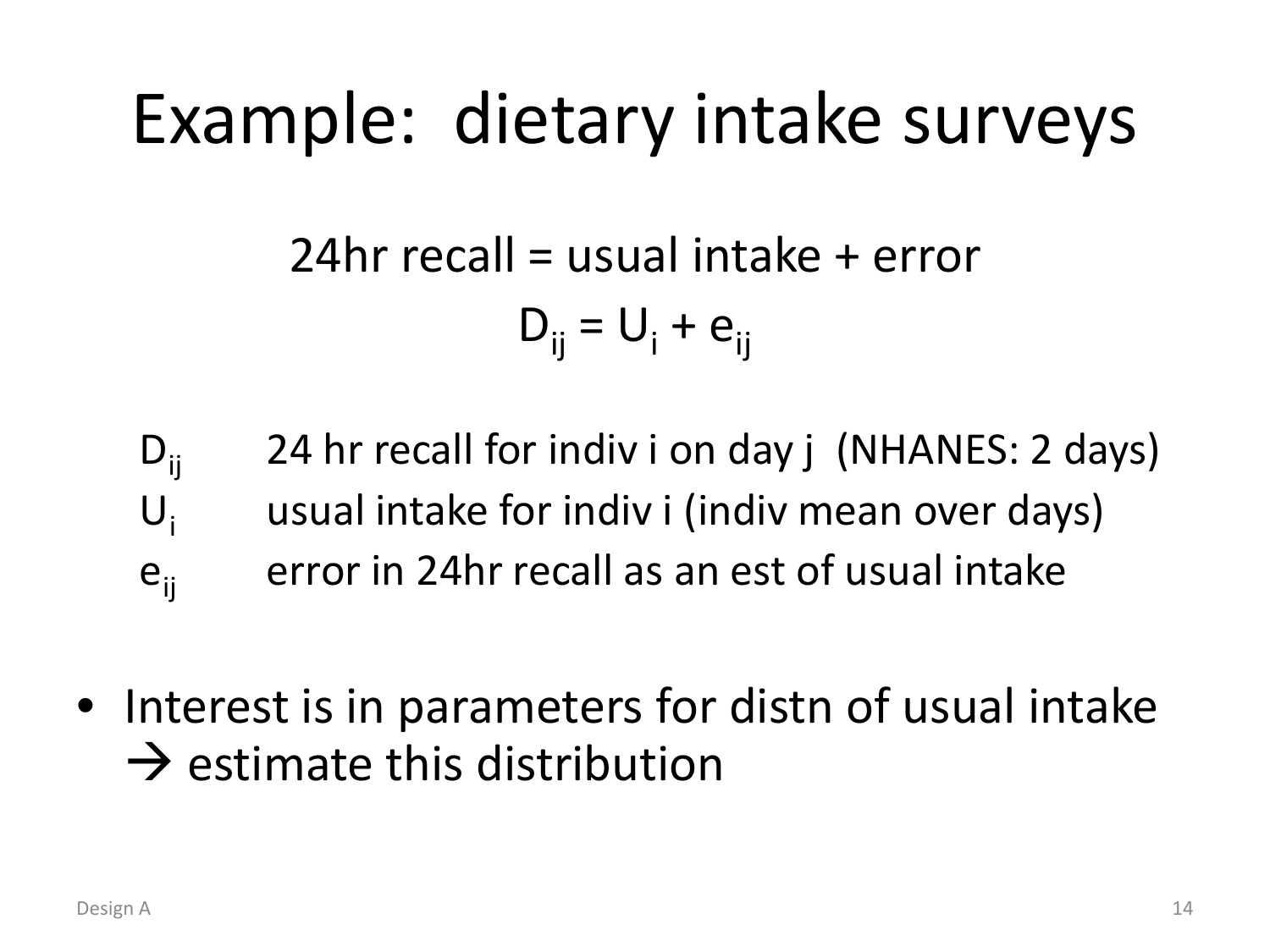### Vitamin  $B_6$  (mg/d), women 19-50 yrs